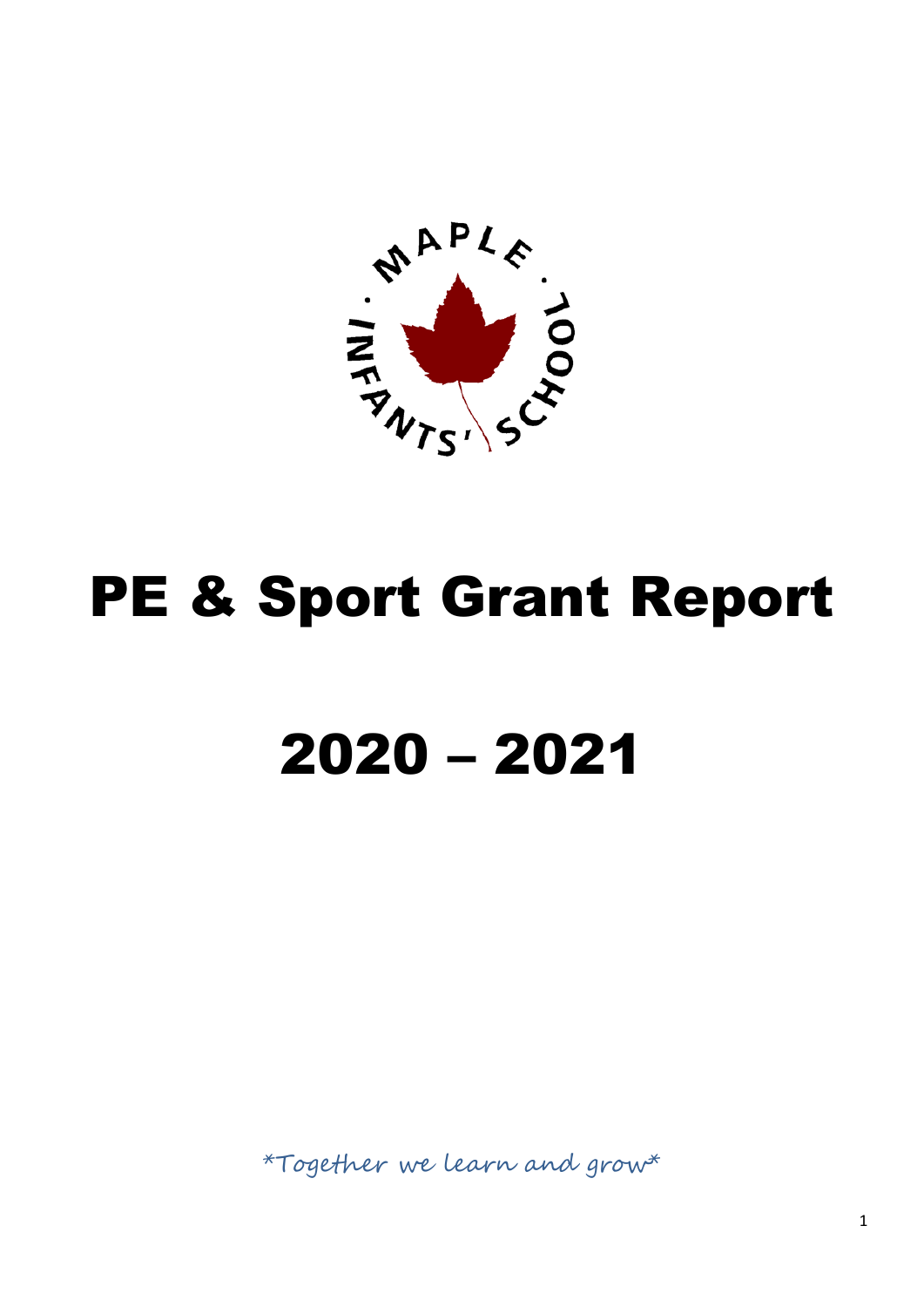## PE and Sport Grant 2020-21

The government has provided additional funding to each school annually since 2013 to support and improve the provision of physical education (PE) and sport. For this academic year (2020-21) the DfE have confirmed that they will match the funding provided for the previous three years in order to continue to support high quality provision of sporting opportunities for children in primary schools. The funding is ring-fenced and therefore can only be spent on ensuring that schools make additional and sustainable improvements to the quality of PE and sport they offer, although schools have the freedom to choose how they should do this. Ultimately this means that the premium should be used to:

- develop or add to the PE and sport activities that the school already offers
- make improvements now that are sustainable and will benefit pupils joining the school in future years

Maple Infants' School has received the following PE funding:

- $\cdot$  £8750 for 2013/14
- $\cdot$  £8895 for 2014/15
- £8810 for 2015/16
- £8810 for 2016/17
- £17, 750 for 2017/18
- $\cdot$  £17, 770 for 2018/19
- $\bullet$  £17,750 for 2019/20
- £17,762 has been confirmed for 2020/21

*At Maple Infants' School we recognise the contribution of PE to the health and wellbeing of the children. In addition, it is considered that an innovative and varied PE curriculum and extra-curricular opportunities have a positive influence on the concentration, attitude and academic achievement of all children.*

We aim to improve the quality and breadth of PE and sport provision by:

- continuing to extend our PE provision and offering a range of PE opportunities for all pupils
- continuing to deliver inclusive high quality PE sessions
- increasing opportunities for pupils to take part in competitive sporting events
- increasing staff confidence and subject knowledge
- updating resources and introducing our children to a wider range of equipment and activities

Below is a table of planned spending for 2020-21.

'Impact' boxes will be completed at the end of this academic year and will review how each area of spending has benefited children and staff at Maple Infants'.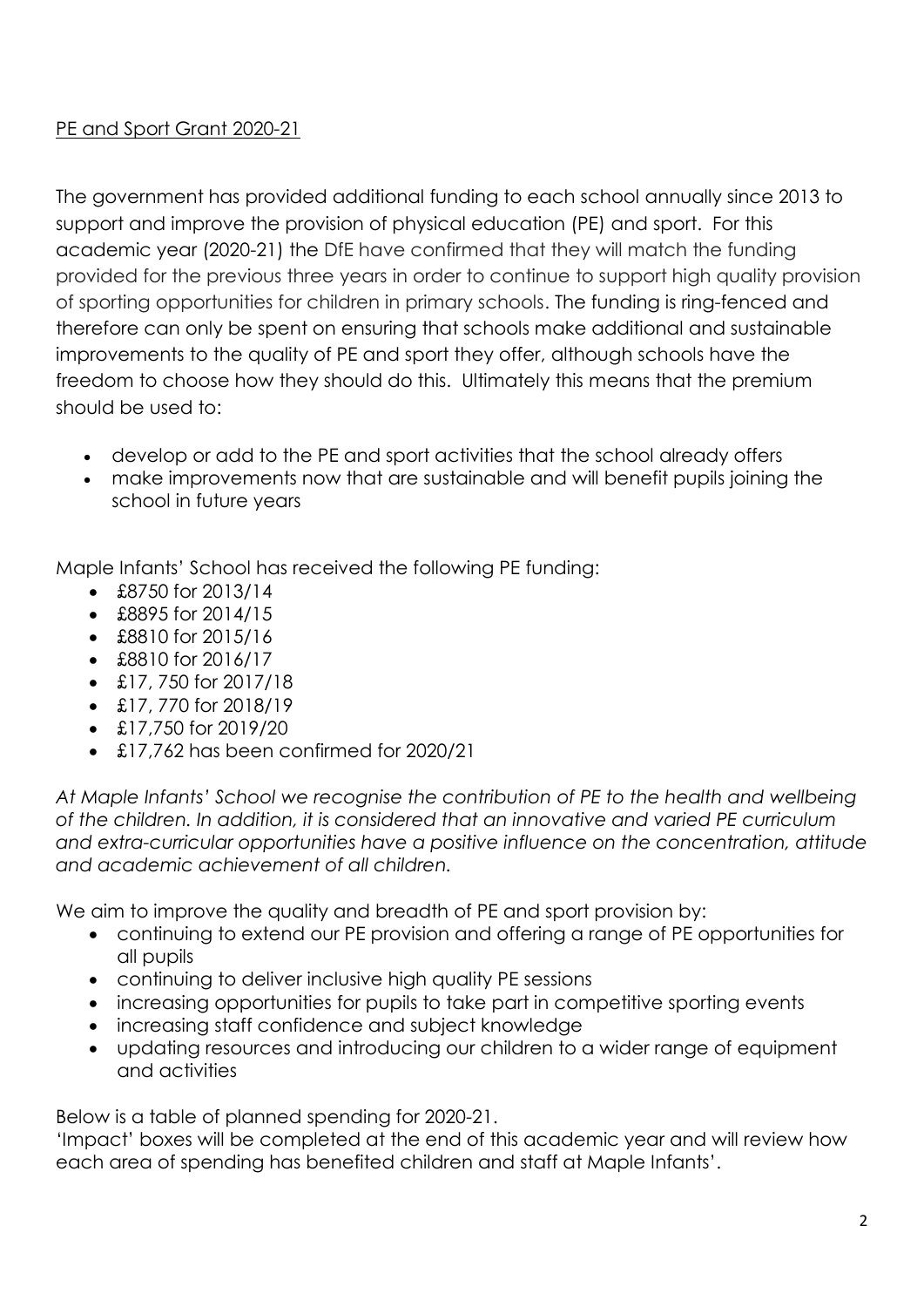| <b>Activity</b>                                                                                | Aim of provision and expected impact                                                                                                                                                                                                                                                                                                                                                                                                                                                                                                                                                                                                                                                                                                                                                                                                                                                                                                                                         | Impact                                                                                                                                                                                                                                                                                                                                                                                                                                                                                                                                                                                                                                                                                                                                                                                         |
|------------------------------------------------------------------------------------------------|------------------------------------------------------------------------------------------------------------------------------------------------------------------------------------------------------------------------------------------------------------------------------------------------------------------------------------------------------------------------------------------------------------------------------------------------------------------------------------------------------------------------------------------------------------------------------------------------------------------------------------------------------------------------------------------------------------------------------------------------------------------------------------------------------------------------------------------------------------------------------------------------------------------------------------------------------------------------------|------------------------------------------------------------------------------------------------------------------------------------------------------------------------------------------------------------------------------------------------------------------------------------------------------------------------------------------------------------------------------------------------------------------------------------------------------------------------------------------------------------------------------------------------------------------------------------------------------------------------------------------------------------------------------------------------------------------------------------------------------------------------------------------------|
| <b>Kingston Schools</b><br><b>Sports Partnership</b><br><b>Membership</b><br>(KSSP)<br>£576.00 | To secure and enrich the quality and breadth of PE and sport provision<br>and to increase participation in PE and Sports so that all pupils develop<br>healthy lifestyles and reach performance levels that they are capable of.<br>This will continue to provide the Subject Leader for PE with increased<br>opportunities for CPD and networking with other PE coordinators from<br>across the Kingston borough, including any feeder schools. This will be<br>particularly important following the experiences of lockdown linked to the<br>national pandemic. As lockdown lifts, it is important to us that our pupils<br>are able to re-engage and participate in competitive activities and this<br>will be supported by our local partnership, especially as this is often limited<br>for infant aged children.                                                                                                                                                       | £290.00<br>Being a part of the Kingston School Sports<br>Partnerships has allowed us to stay in<br>touch with our local schools, share ideas<br>and follow best practice. We have been<br>able to follow the latest updates and<br>guidance around safely teaching PE<br>particularly throughout the pandemic.<br>Our PE lead has attended termly<br>meetings, which have been beneficial for<br>personal development in the role and<br>has allowed key information to be fed<br>back to other members of staff.                                                                                                                                                                                                                                                                              |
| <b>Sports coach 1x</b><br>day a week for<br><b>Years 1 and 2</b><br>£7,980.00                  | To secure and enrich the quality and breadth of PE and sport provision<br>and make improvements now that will benefit pupils joining the school in<br>future years.<br>Every child within Key Stage 1 will continue to access weekly coaching<br>from Pleiades Leisure which will enhance and develop their skills and<br>enrich the quality and breadth of the provision. This provision had to stop<br>during the national lockdown and it is important that this is re-established<br>once safe to do so. Working alongside a sports coach has helped staff to<br>develop their confidence when teaching PE, so it is important that we<br>continue to embed this confidence and skills. In addition to this the<br>coach will be supporting staff to develop progression within PE teaching<br>and support Maple in reshaping our PE yearly plan to deliver the<br>curriculum in a more effective way; which will support pupils in our school<br>now and in the future. | £3,339.00<br>Pleiades weekly coaching took place<br>during our Autumn and Summer terms.<br>Unfortunately, due to the school closures<br>they were not able to take place during<br>the Spring term.<br>Children within Year 1 and 2 took part in<br>a range of high quality teaching units, the<br>children were able to develop their skills<br>and progress in their knowledge and<br>understanding of ball skills, football,<br>basketball, rounder's and athletics. Our<br>children enjoy taking part in the sessions,<br>one child said 'I like that we always do<br>different things and it's not the same<br>thing all the time'. Another child said<br>'what he plans is fun because it's like<br>jumping or skipping or moving and it can<br>get a bit harder'. Maple staff were able |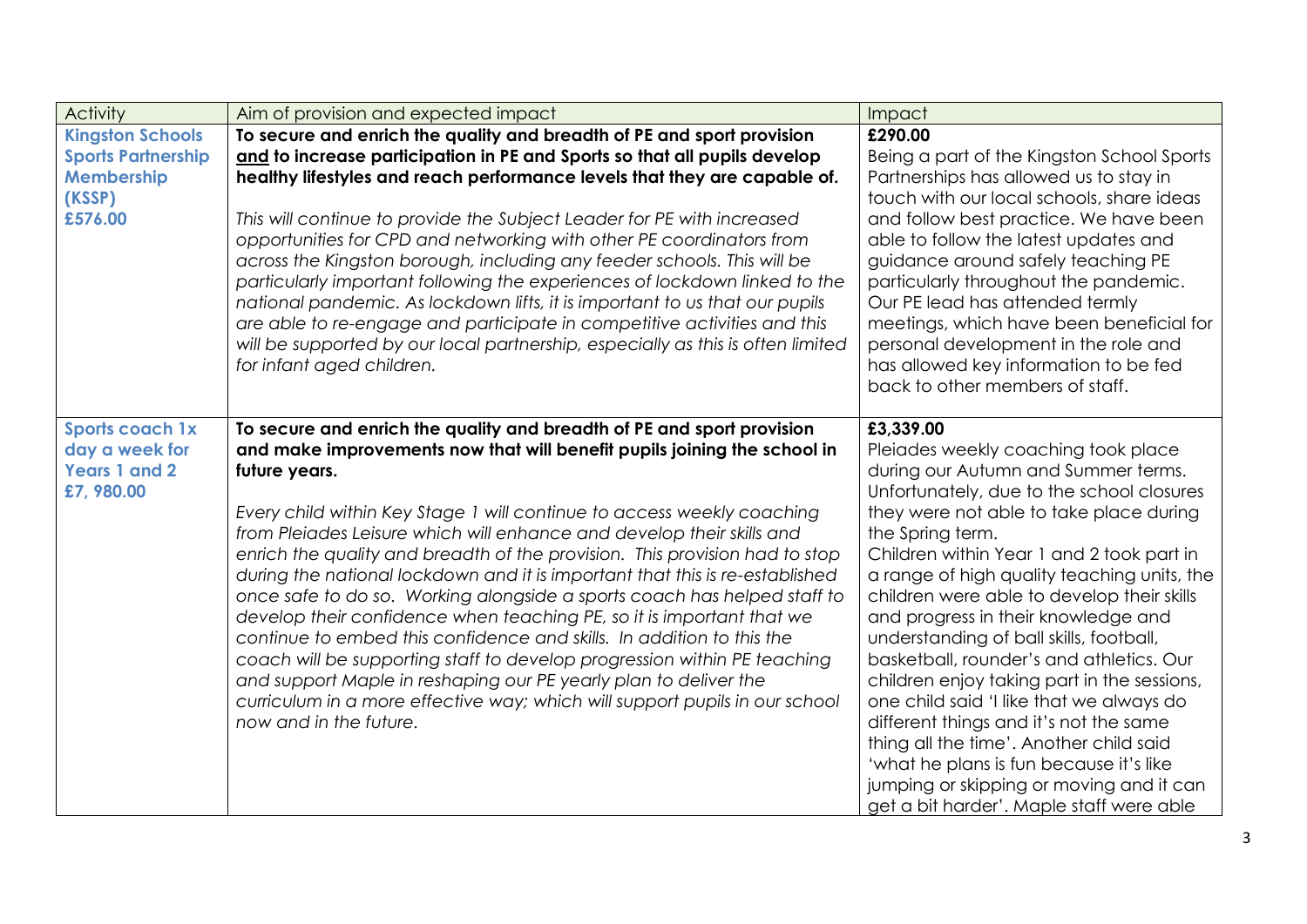|                                                                                                         |                                                                                                                                                                                                                                                                                                                                                                                                                                                                                                                                                                                                                                                                                                                                                                                                                                                                                                                                                                     | to develop their own teaching skills by<br>observing our experienced Pleiades<br>coach, team teaching with him and<br>teaching activities of their own. He was<br>able to provide them with helpful<br>feedback and advice.                                                                                                                                                                                                                                                                                                                                                                                                                                                |
|---------------------------------------------------------------------------------------------------------|---------------------------------------------------------------------------------------------------------------------------------------------------------------------------------------------------------------------------------------------------------------------------------------------------------------------------------------------------------------------------------------------------------------------------------------------------------------------------------------------------------------------------------------------------------------------------------------------------------------------------------------------------------------------------------------------------------------------------------------------------------------------------------------------------------------------------------------------------------------------------------------------------------------------------------------------------------------------|----------------------------------------------------------------------------------------------------------------------------------------------------------------------------------------------------------------------------------------------------------------------------------------------------------------------------------------------------------------------------------------------------------------------------------------------------------------------------------------------------------------------------------------------------------------------------------------------------------------------------------------------------------------------------|
| PE scheme of<br>work to support<br>class teacher PE<br>lessons.<br>£336.00                              | To secure and enrich the quality and breadth of PE and sport provision<br>and make improvements now that will benefit pupils joining the school in<br>future years and to increase participation in PE and Sports so that all pupils<br>develop healthy lifestyles and reach performance levels that they are<br>capable of.<br>All KS1 and YR staff can access a quality, inclusive and engaging<br>teaching scheme which promotes mental, emotional and physical<br>wellbeing. We aim for staff to be more confident in the PE lessons they are<br>developing and feel inspired by an array of fresh and new ideas to<br>motivate the children to be happy and healthy. This is particularly<br>important following the national pandemic and the challenges which<br>families have experienced to be active. This programme includes clear<br>planning, child friendly online resources and an emphasis on children<br>working to the best of their own ability. | £280<br>Our chosen resource Get Set 4 PE has<br>been a fantastic tool for us this year as<br>our staff have benefited from the step-<br>by-step lesson plans. Our children have<br>been able to take part in high quality<br>lessons regardless of the experience and<br>subject knowledge of the teachers.<br>Teachers have stated that they feel more<br>confident in their own teaching and are<br>developing their subject knowledge<br>each week. Early Years staff have<br>particularly commented on how age<br>appropriate and engaging the selected<br>themes are. We plan to continue using<br>this resource for another year to continue<br>to develop and grow. |
| <b>Country Dance</b><br>participation,<br>including coach.<br>£70 - funds rolled<br>over from last year | To increase participation in PE and Sports so that all pupils develop<br>healthy lifestyles and reach performance levels that they are capable of.<br>Increased participation will ensure that our pupils are able to take part in<br>a wider range of sporting activities alongside other Kingston schools.<br>Each year this involves a different group of pupils who get the opportunity<br>to prepare and train for this experience. The children enjoy exploring a<br>type of music and dancing many have not experienced before as well as<br>developing other key skills such as team work, balance, co-ordination and<br>rhythm.                                                                                                                                                                                                                                                                                                                            | Unfortunately, this event did not take<br>place due to the pandemic.                                                                                                                                                                                                                                                                                                                                                                                                                                                                                                                                                                                                       |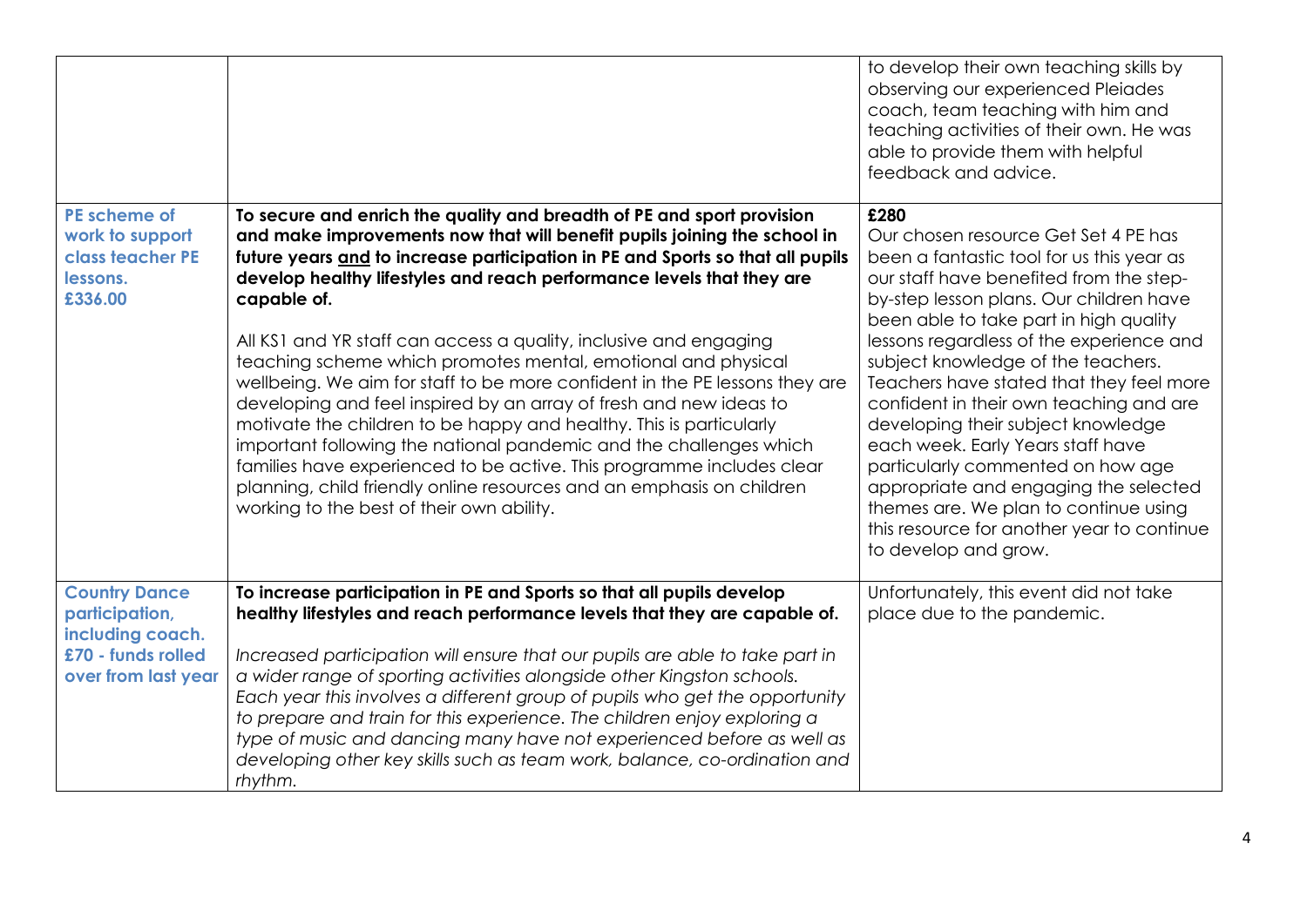| <b>Purchase of PE</b><br>shed for the<br>playground.<br>£800                | To secure and enrich the quality and breadth of PE and sport provision.<br>Equipment can be more readily available for staff during their PE lessons<br>and therefore will increase opportunities for outdoor learning. Following<br>the national pandemic and school closures, we want to be able to<br>increase pupil participation and stamina and therefore increased<br>resources and access will support staff to be able to do this as well as<br>encouraging increased engagement.            | £849.97<br>Staff have found the outside PE shed and<br>the resources list beneficial when trying to<br>access equipment quickly and for<br>organisation purposes. It is helpful for staff<br>to know exactly where equipment is<br>stored and for it to be clearly labelled. This<br>initiative needs to be continued into the<br>next school year to ensure the clear<br>organisation and care of resources.                                                                                                                                                                                                                                                                                                                                                                                                                                                              |
|-----------------------------------------------------------------------------|-------------------------------------------------------------------------------------------------------------------------------------------------------------------------------------------------------------------------------------------------------------------------------------------------------------------------------------------------------------------------------------------------------------------------------------------------------------------------------------------------------|----------------------------------------------------------------------------------------------------------------------------------------------------------------------------------------------------------------------------------------------------------------------------------------------------------------------------------------------------------------------------------------------------------------------------------------------------------------------------------------------------------------------------------------------------------------------------------------------------------------------------------------------------------------------------------------------------------------------------------------------------------------------------------------------------------------------------------------------------------------------------|
| <b>Variety of</b><br>resources to<br>update worn out<br>equipment<br>£ 2000 | To secure and enrich the quality and breadth of PE and sport provision.<br>We will be able to continue to provide high quality PE sessions by ensuring<br>that equipment is up to date, in good quality and safe condition for<br>children to use. This equipment will allow for an increased variety of<br>activities that children can take part in and will be essential in our plans to<br>promote enjoyment and further the physical fitness of our children<br>following the national pandemic. | £2243.93<br>We invested in purchasing new resources<br>that would ensure we were completely<br>equipped to teach our new scheme of<br>work. We also had a particular focus in<br>making sure we had enough of each<br>resource to be used in whole class lessons<br>and ensuring the quality of all these<br>resources were to a high level. With the<br>help of other support staff our PE lead<br>was able to sort through the PE cupboard<br>and remove any resources we felt were<br>to worn out or no longer safe for the<br>children to use.<br>We purchased new equipment such as<br>basketballs, footballs, floor markers,<br>hockey sets, dance ribbons, dance<br>scarves, individual skipping ropes, French<br>skipping ropes, play tunnels, crawl gates<br>which provid a broad range of<br>opportunities to support the children to<br>develop their PE skills |
| <b>Full class set of</b><br><b>Gymnastics mats</b><br>£1300                 | To secure and enrich the quality and breadth of PE and sport provision.                                                                                                                                                                                                                                                                                                                                                                                                                               | £1274.25<br>The new gymnastics mats have made a<br>significant difference to our gymnastics                                                                                                                                                                                                                                                                                                                                                                                                                                                                                                                                                                                                                                                                                                                                                                                |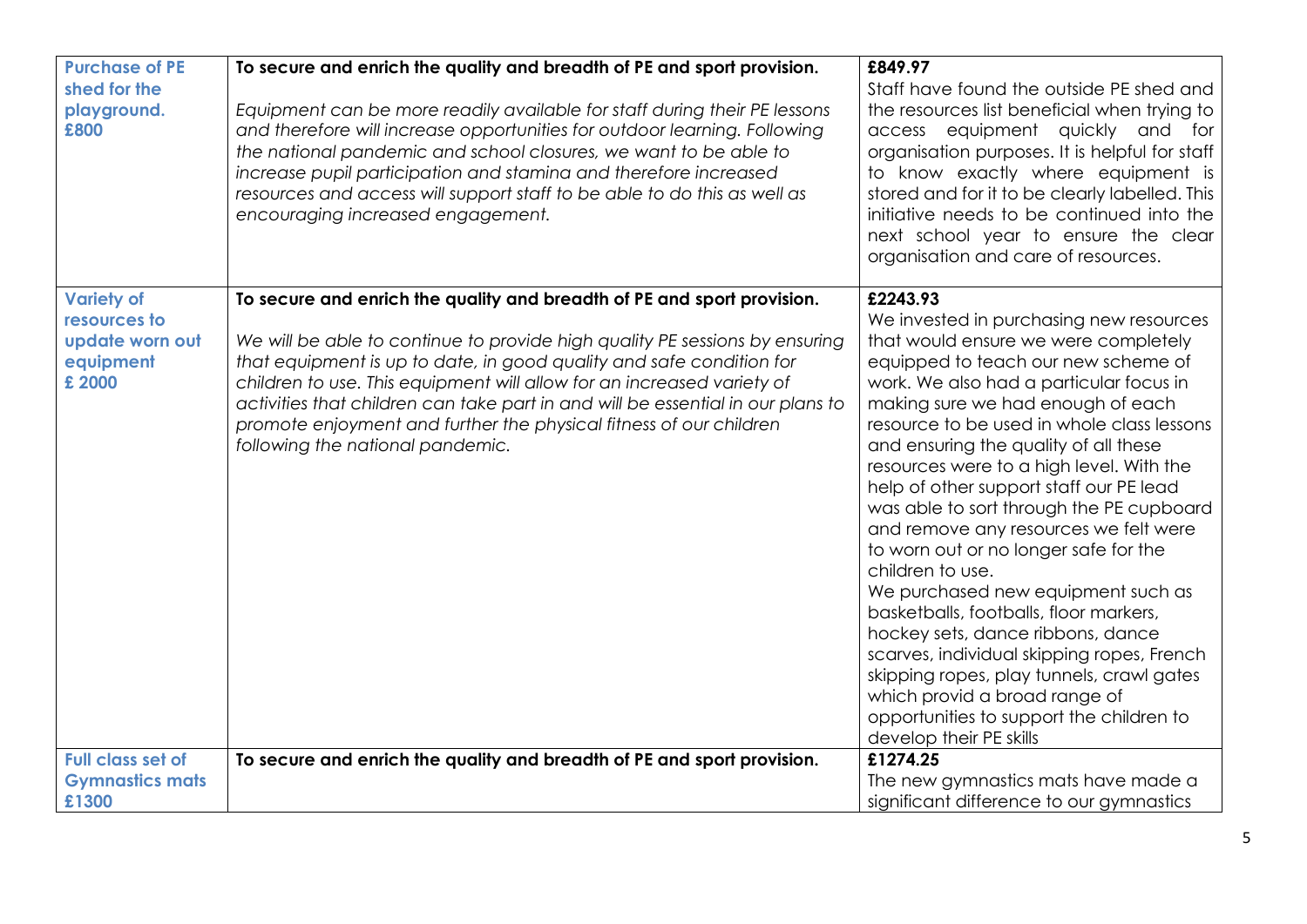|                                                                                                                                     | We will be able to continue to provide high quality indoor based PE<br>sessions by ensuring equipment is up to date, in good condition. These<br>mats will ensure their safety and offer a higher level of confidence for<br>children while developing balances, jumps and other movements in their<br>gymnastics and dance abilities.                                                                                                                                                                                                                                                                                                                                                                                                                                                                                                                                 | teaching. We now feel confident in the<br>protection the children will be getting<br>when taking part in their indoor lessons<br>and performing movements such as<br>jumps, landing, balances etc.                                                                                                                                                                                                                                                                                                                                                                                                                                                                  |
|-------------------------------------------------------------------------------------------------------------------------------------|------------------------------------------------------------------------------------------------------------------------------------------------------------------------------------------------------------------------------------------------------------------------------------------------------------------------------------------------------------------------------------------------------------------------------------------------------------------------------------------------------------------------------------------------------------------------------------------------------------------------------------------------------------------------------------------------------------------------------------------------------------------------------------------------------------------------------------------------------------------------|---------------------------------------------------------------------------------------------------------------------------------------------------------------------------------------------------------------------------------------------------------------------------------------------------------------------------------------------------------------------------------------------------------------------------------------------------------------------------------------------------------------------------------------------------------------------------------------------------------------------------------------------------------------------|
| <b>Teddy Tennis</b><br>coaching<br><b>Reception</b><br>£1200                                                                        | To secure and enrich the quality and breadth of PE and sport provision<br>and to increase participation in PE and Sports so that all pupils develop<br>healthy lifestyles and reach performance levels that they are capable of.<br>The children in Reception will experience high quality tennis sessions which<br>exposes pupils to another sporting activity that will inspire their interest and<br>develop key skills such as balance, co-ordination and core strength. This<br>coaching will be continued for those pupils who attended our Nursery, as<br>they accessed this coaching thanks to the generation donations of the<br>Friends of Maple and their parents. We have recognised how beneficial<br>and enjoyable these sessions were for our Nursery children therefore we<br>decided to continue this development for them into their Reception year. | £1500<br>We were lucky enough to have Teddy<br>Tennis return to school this year. In small<br>groups, our Reception classes took part in<br>one Teddy Tennis session a week. The<br>children were really engaged in these<br>sessions due to the fantastic Teddy Tennis<br>staff and the learning through games<br>style of teaching. Throughout the sessions,<br>the children have developed their<br>sportsmanship, confidence, taking turns<br>and listening skills as well as their hand<br>eye coordination, balance, agility and<br>movement skills. We are incredibly proud<br>to equip our children with these key skills<br>as well as sporting abilities. |
| <b>Children's</b><br>resources for a<br>school wide<br>scheme to tackle<br>inactivity during<br>the national<br>pandemic.<br>£3,500 | To increase participation in PE and Sports so that all pupils develop<br>healthy lifestyles and reach performance levels that they are capable of.<br>We aim to support our children into becoming active and healthy people,<br>with the national pandemic restrictions in place, this has been very<br>difficult for families to achieve; therefore, we have put together a scheme<br>aimed to target children at school and at home. We hope this scheme<br>will motivate and inspire children to want to become more active, to<br>learn and see the benefits of being a healthy person and to seek<br>enjoyment from physical exercise.                                                                                                                                                                                                                           | £3314.26<br>Our children were excited to take home<br>their own PE equipment bag, this bag<br>consisted of a quoit, a bean bag, a<br>skipping rope, a medium size ball, a<br>tennis racket and a foam tennis ball.<br>Children were encouraged to use the<br>equipment at home and when out to<br>promote the importance of physical<br>activity and being healthy, particularly<br>after the pandemic restricted this for<br>many of our families.<br>Our PE lead received feedback from this<br>initiative via google forms. Parents                                                                                                                              |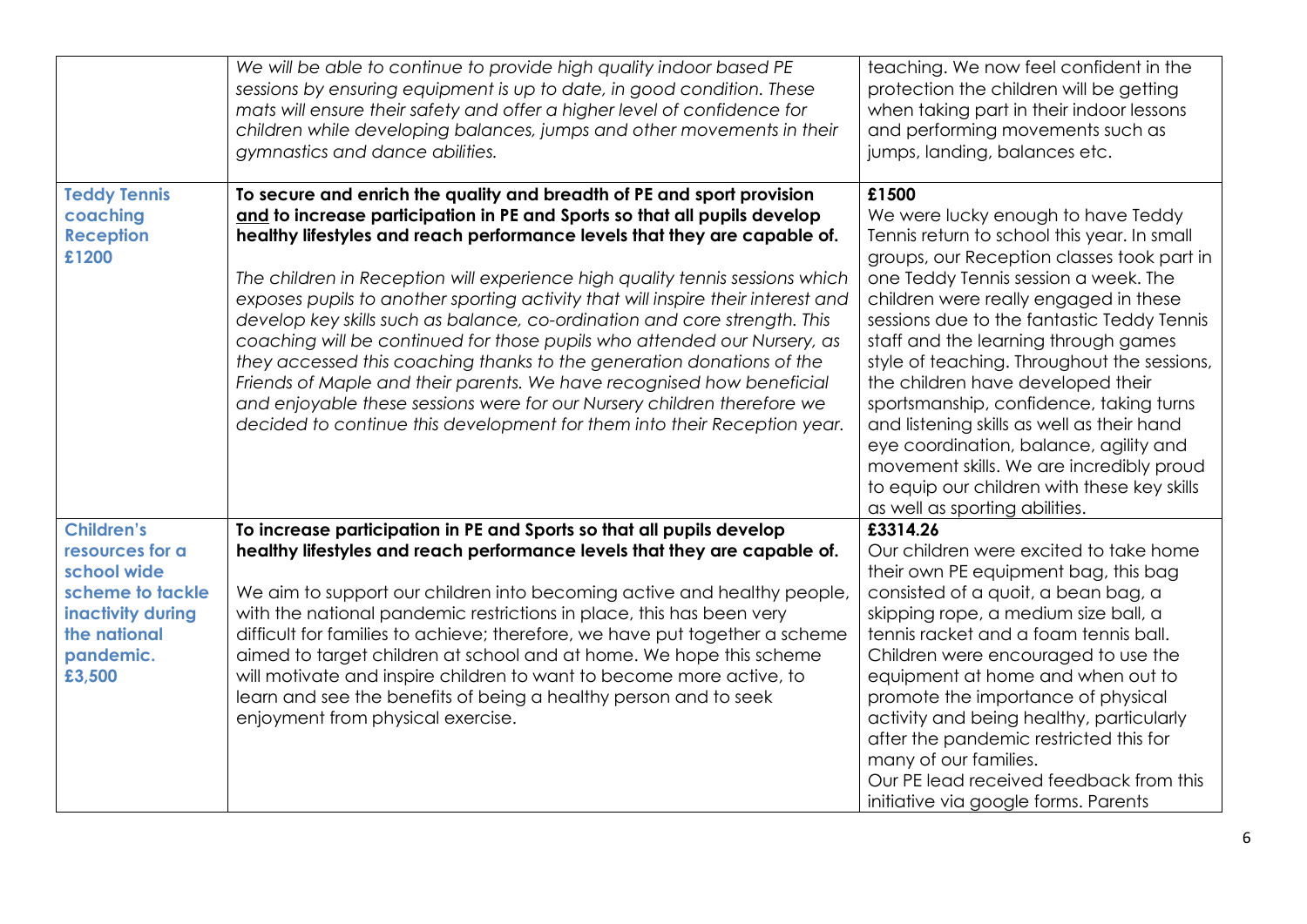|                                             |                                                                                                                                                                                                                                                                                                                                                                                                                                                                                                                                                                                                                                                                                                                                                                                                                                                                                                                                                                               | appreciated the gesture from Maple<br>Infants' School. The form indicated that<br>the children used the ideas sheets to<br>organise games with the equipment and<br>some even made up their own games.<br>100% of those that responded to the<br>google form used their PE bag at home<br>or in the wider community.                                                                                                                |
|---------------------------------------------|-------------------------------------------------------------------------------------------------------------------------------------------------------------------------------------------------------------------------------------------------------------------------------------------------------------------------------------------------------------------------------------------------------------------------------------------------------------------------------------------------------------------------------------------------------------------------------------------------------------------------------------------------------------------------------------------------------------------------------------------------------------------------------------------------------------------------------------------------------------------------------------------------------------------------------------------------------------------------------|-------------------------------------------------------------------------------------------------------------------------------------------------------------------------------------------------------------------------------------------------------------------------------------------------------------------------------------------------------------------------------------------------------------------------------------|
| <b>Maple staff PE</b><br>wear<br>£600       | To secure and enrich the quality and breadth of PE and sport provision.<br>Staff will be provided with quality sports clothing to be used when<br>teaching PE. This promotes to the children the importance of wearing the<br>correct clothing when taking part in physical activity and enhances the<br>importance of this subject area. They will also be key for staff to wear<br>when taking children to represent Maple at sporting events and to be<br>easily identified at sports day.                                                                                                                                                                                                                                                                                                                                                                                                                                                                                 | £567.23<br>The staff PE clothing has been a positive<br>option for our staffing team and the<br>majority of our staff have opted in to<br>receive a hoodie or polo top. Staff are<br>modelling good practices by wearing<br>appropriate clothing on PE days; this<br>even extends to removing jewellery and<br>having hair tied back. Children are<br>seeing the importance of being safe<br>when taking part in physical activity. |
| <b>Enrichment</b><br>activity<br><b>Tbc</b> | To increase participation in PE and Sports so that all pupils develop<br>healthy lifestyles and reach performance levels that they are capable of.<br>Our community is acutely aware of the challenges which schools and<br>their pupils have faced throughout the last year and continue to face.<br>The safety measures in place have impacted particularly on our ability to<br>provide the wide curriculum enrichment which we typically strive to<br>achieve. We therefore want to provide all children with an enjoyable<br>enrichment activity at the end of the academic year, which will promote<br>being active and using key physical activities in a fun way. We are also<br>acutely aware of the importance that physical activity has on emotional<br>and mental well-being and we aim to use this opportunity to inspire<br>children and their families into continuing to take part in exercise and<br>other enrichment activities during their summer break. | Unfortunately, due to the pandemic we<br>struggled to find an activity that could be<br>run in our school for the children to enjoy.<br>We will look into organising an event for<br>the next school year.                                                                                                                                                                                                                          |